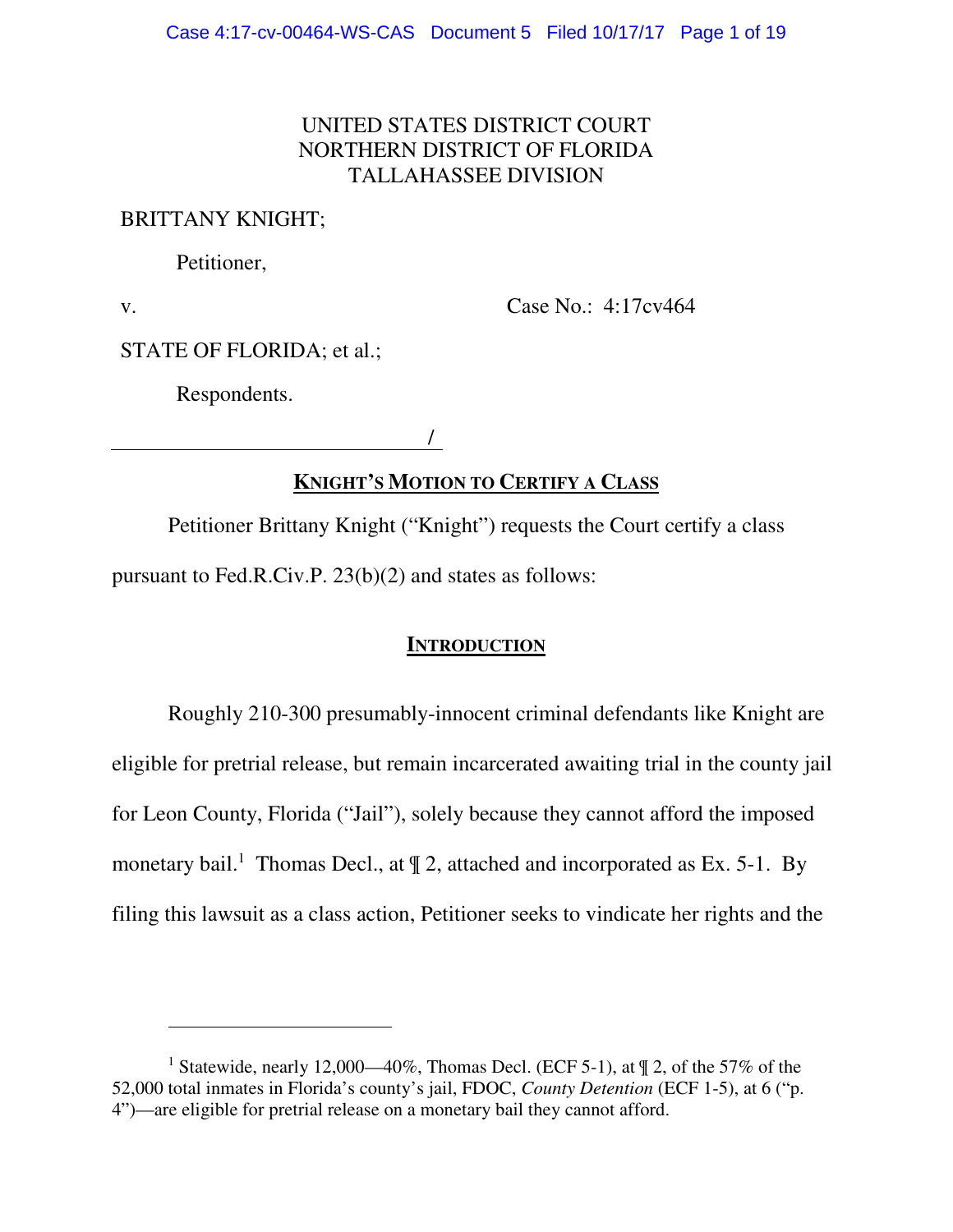rights of similarly situated pretrial detainees who have not been afforded constitutional protections under the Fourteenth Amendments of the U.S. Constitution.

When it comes to pretrial detention, the government cannot be allowed to sidestep the constitutionally required procedures for pretrial detention by simply imposing an unaffordable bail. Just like an order of pretrial detention, the imposition of an unaffordable bail constitutes pretrial detention; and therefore, the government must comply with the substantive and procedural requirements however it effects pretrial detention. Thus, when the accused alerts the government and state court that the monetary bail is unaffordable and requests a reduced bail, *see* Verified Pet., at ¶ C(2)(a)-(b), the government must establish by clear and convincing evidence that pretrial detention in each particular defendant's case is necessary. *See* Fla.R.Crim.P. 3.132; § 907.041(4)(c), Fla. Stat. This requires the government to show that there are no less restrictive alternatives available to reasonably assure that the defendant will appear in court. However, in practice, Leon County is notorious for regularly circumventing these substantive and procedural requirements and effecting pretrial detention. As a result, hundreds of individuals like Petitioner unnecessarily remain jailed because they lack the financial resources to satisfy the monetary bail. The goal of this lawsuit is to affirm the constitutional rights of pretrial detainees with respect to the imposition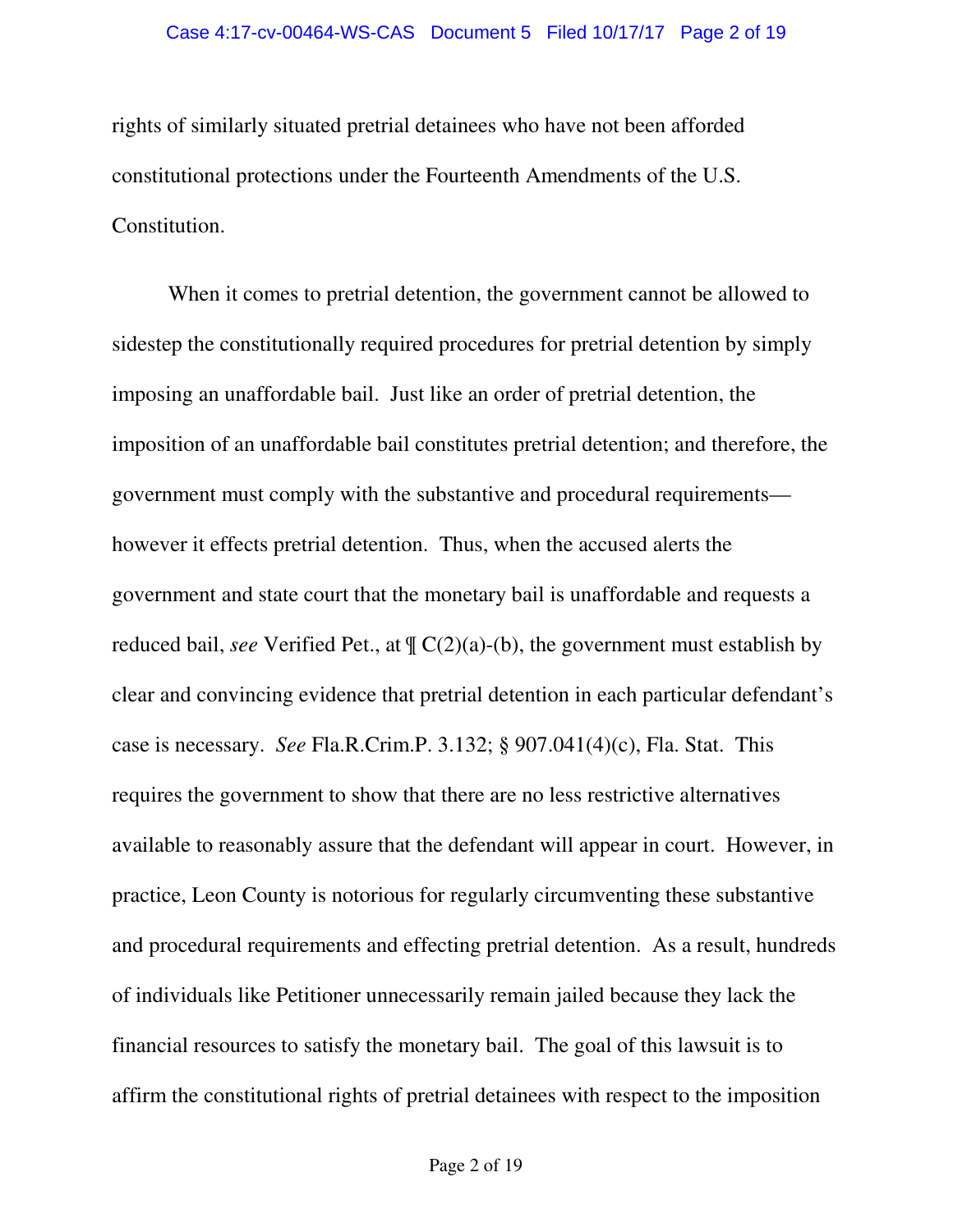of an unaffordable monetary bail and to ensure that the government abides by the constitutional and statutory framework for effecting pretrial detention.

### **BACKGROUND**

Knight, a Leon County native and single mother of three children with no criminal history, was arrested on June 17, 2016, and she has been in pretrial detention ever since. Verified Pet. (ECF 1), ¶¶ 7, 55(a), 58-59. She has never had an affordable monetary bail. *Id*., ¶¶ 14-16. Since her arrest, she has challenged this unaffordable bail as a violation of the Fourteenth Amendment. However, it has taken considerable time at every stage.

The state court originally set her monetary bail at \$500,000 without any argument from the government that such an exorbitant amount was necessary to reasonable assure Knight's appearance at future court proceedings. *Id*., at ¶ 12; Capias (ECF 1-4 at 5). On June 28, 2016, she filed a motion to reduce the bail amount, but several weeks later when the court finally heard the motion, it only reduced her monetary bail to \$250,000. Mot. to Modify Bail (ECF 1-4 at 9); Order Denying Mot. (ECF 1-4 at 30). That amount was equally unaffordable. Verified Pet. (ECF 1), at ¶ 14.

On September 23, 2016, Knight first raised her Fourteenth Amendment claims to Florida's First District Court of Appeal ("First District"). Knight's Sept.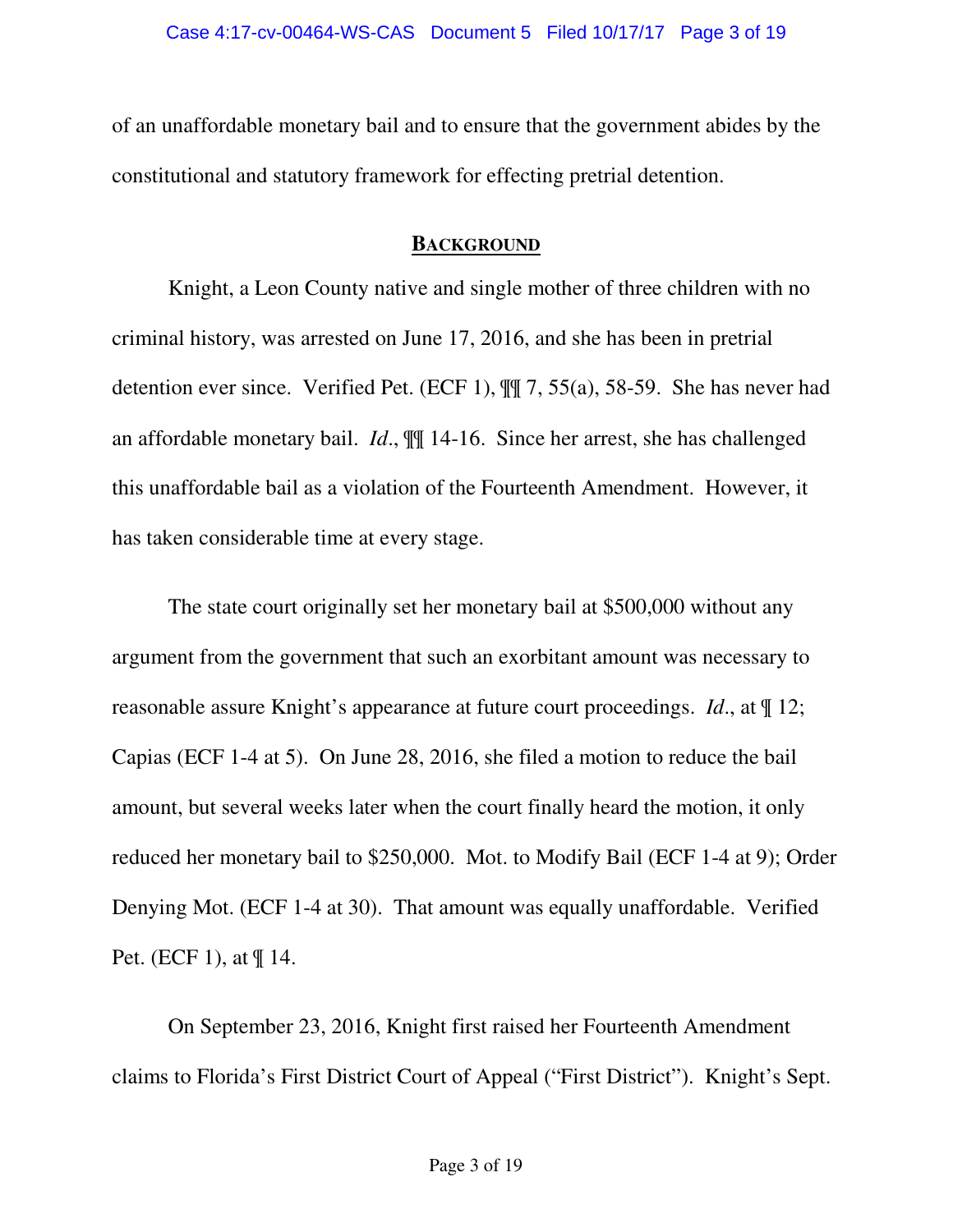2016 Habeas Pet., No. 1D16-4322 (Fla. 1<sup>st</sup> DCA) (ECF 1-1). Five months later, the First District denied the petition on the ground that Knight had not properly presented these claims in the lower court. *Knight v. State*, 213 So. 3d 1019, 1022 (Fla. 1st DCA 2017). To cure this alleged defect, on Feb. 28, 2017, Knight filed another motion in the lower court and included the Fourteenth Amendment claims. Knight's Second Mot. to Modify Bail (ECF 1-4 at 31-35). It took the trial court seven weeks to deny her motion. Tr. of Hearing (ECF 1-4 at 42-54).

On May 4, 2017, Knight again raised these Fourteenth Amendment claims to the First District. Knight's May 2017 Habeas Pet., No. 1D17-1832 (Fla. 1st DCA) (ECF 1-3). And again, nearly five months later, the First District denied Knight relief. *Knight v. State*, No. 1D17-1832, 2017 WL 4341369 (Fla. 1st DCA Oct. 2, 2017).

Knight has now fully exhausted her claims in state court and seeks federal court relief on behalf of herself and other similarly situated pretrial inmates.

## **CLASS DEFINITION**

Knight requests the Court certify a class defined as follows:

All current and future (a) Florida residents (b) detained awaiting trial (c) in the county jail for Leon County, Florida, (d) who are eligible for pretrial release upon satisfaction of monetary bail, (e) but they cannot afford it.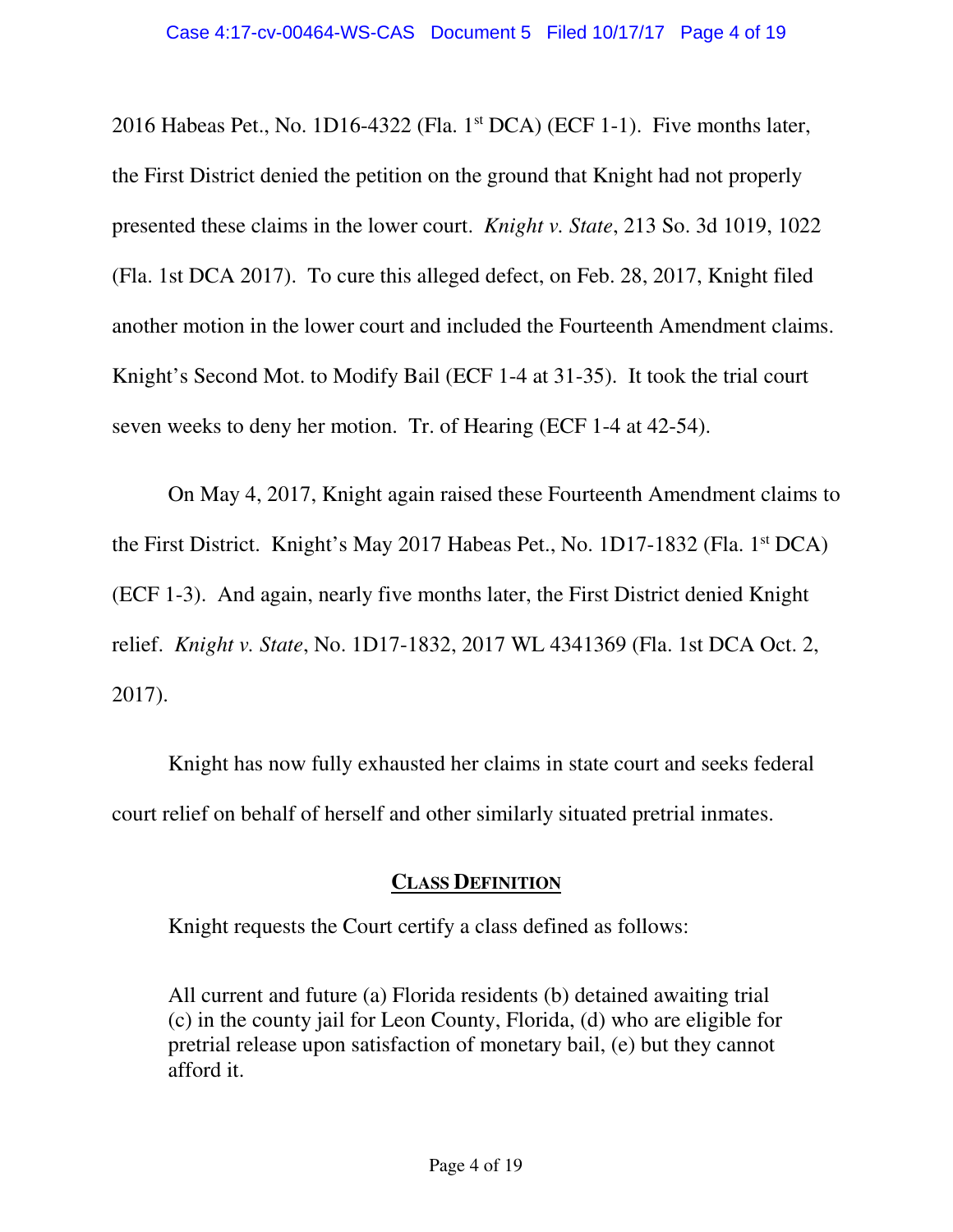#### **ARGUMENT**

"Pretrial detention is by nature temporary, and it is most unlikely that any given individual could have his constitutional claim decided on appeal before he is either released or convicted." *Gerstein v. Pugh*, 420 U.S. 103, 111 n.11 (1975). Before the federal courts can ultimately resolve Knight's Fourteenth Amendment claims, she will have most likely resolved her underlying criminal case and, thus, her individual claims will be moot. Consequently, to ensure the government does not unconstitutionally detain pretrial inmates through the imposition of an unaffordable bail, the Court should certify a class. The Petitioner has satisfied all of the requirements for class certification.

It is well-established that habeas petitions can be brought on behalf of a class. In *Cox v. McCarthy*, 829 F.2d 800, 804 (9th Cir. 1987), the Ninth Circuit explained class habeas petitions are appropriate and should be supported where "no other avenue is available to escape mootness" for the members of the class—as is the case here. Notably, habeas class actions have been certified to correct systemic unconstitutional detentions. *See Fernandez-Roque v. Smith*, 91 F.R.D. 117 (N.D. Ga. 1981) (approving an immigration habeas class action);<sup>2</sup> *Rodriguez v. Hayes*,

 $\ddot{\phantom{a}}$ 

 $2$  The court also noted that "classwide habeas corpus relief by means of issuing the writ itself is fairly novel; however, a number of circuit courts have upheld the notion of class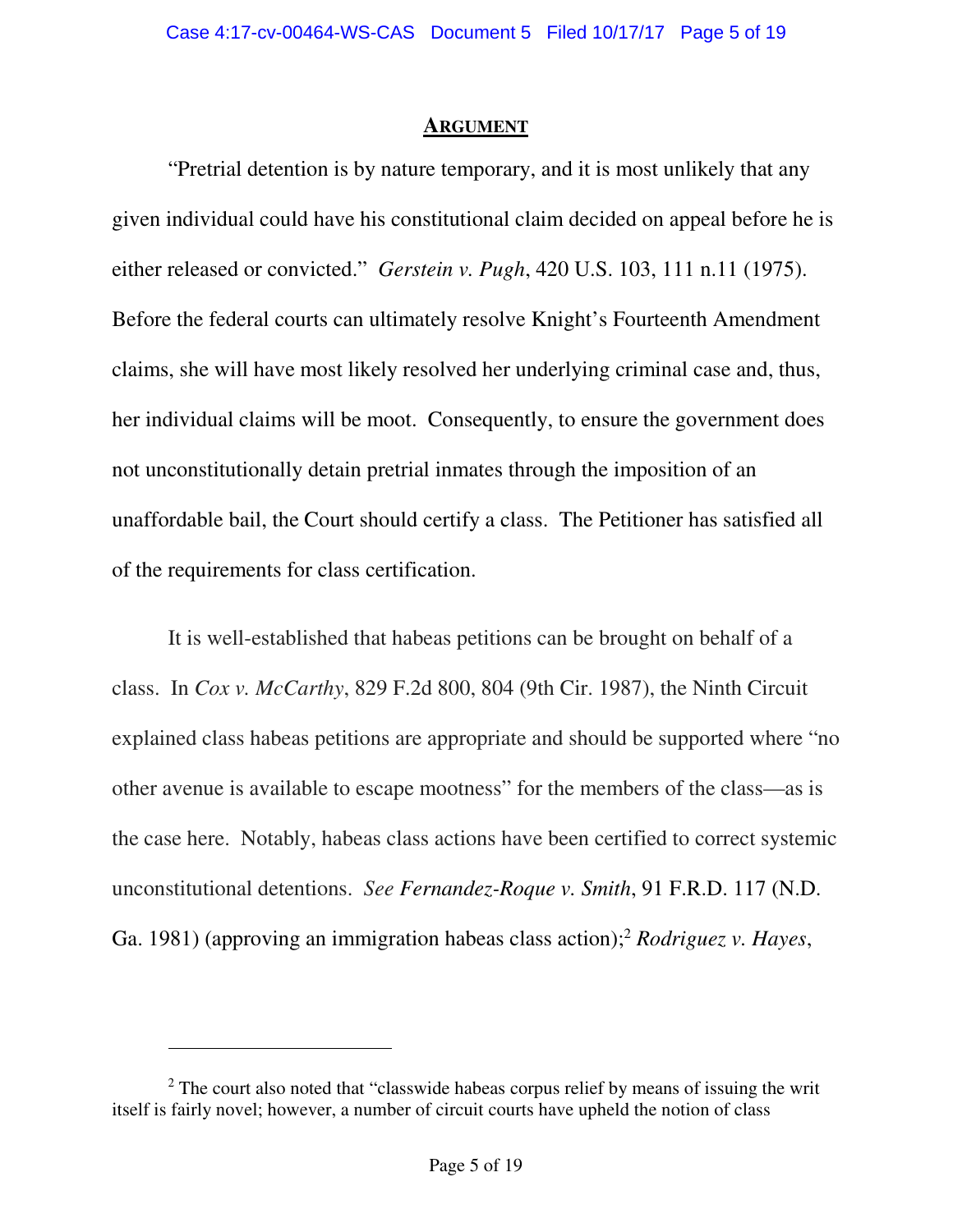591 F.3d 1105, 1112 (9th Cir. 2010) (district court certified a class of immigrants held for longer than 6 months who sought declaratory relief and an adequate immigration hearing to determine whether their prolonged detention is justified); *Hernandez v. Lynch*, No. EDCV1600620, 2016 WL 7116611 (C.D. Cal. Nov. 10, 2016) (approving similar class action); *see also Schall v. Martin*, 467 U.S. 253, 261 (1984) (observing, without addressing, that the district court approved a class habeas action seeking a declaration that preventative detention of juveniles violated the Fourteenth Amendment); *St. Jules v. Savage*, 512 F.2d 881, 882 (5th Cir. 1975) (ruling on class exhaustion and thus permitting class action habeas to proceed).

As set forth below, Knight's proposed class satisfies the four requirements of Rule 23(a), and is appropriate under Rule 23(b)(2). For a district court to certify a class action, every putative class first must satisfy the prerequisites of "numerosity, commonality, typicality, and adequacy of representation" and at least one of the alternative requirements of Rule 23(b). Fed.R.Civ.P. 23; *Mills v. Foremost Ins. Co*., 511 F.3d 1300, 1307-08 (11th Cir. 2008) (citations omitted). Here, the putative class satisfies each of the four requirements of Rule 23(a) and because each class member is detained pretrial in violation of the Fourteenth

 $\ddot{\phantom{a}}$ certification in habeas cases …." *Fernandez-Roque v. Smith*, 539 F. Supp. 925, 929 n.5 (N.D. Ga. 1982).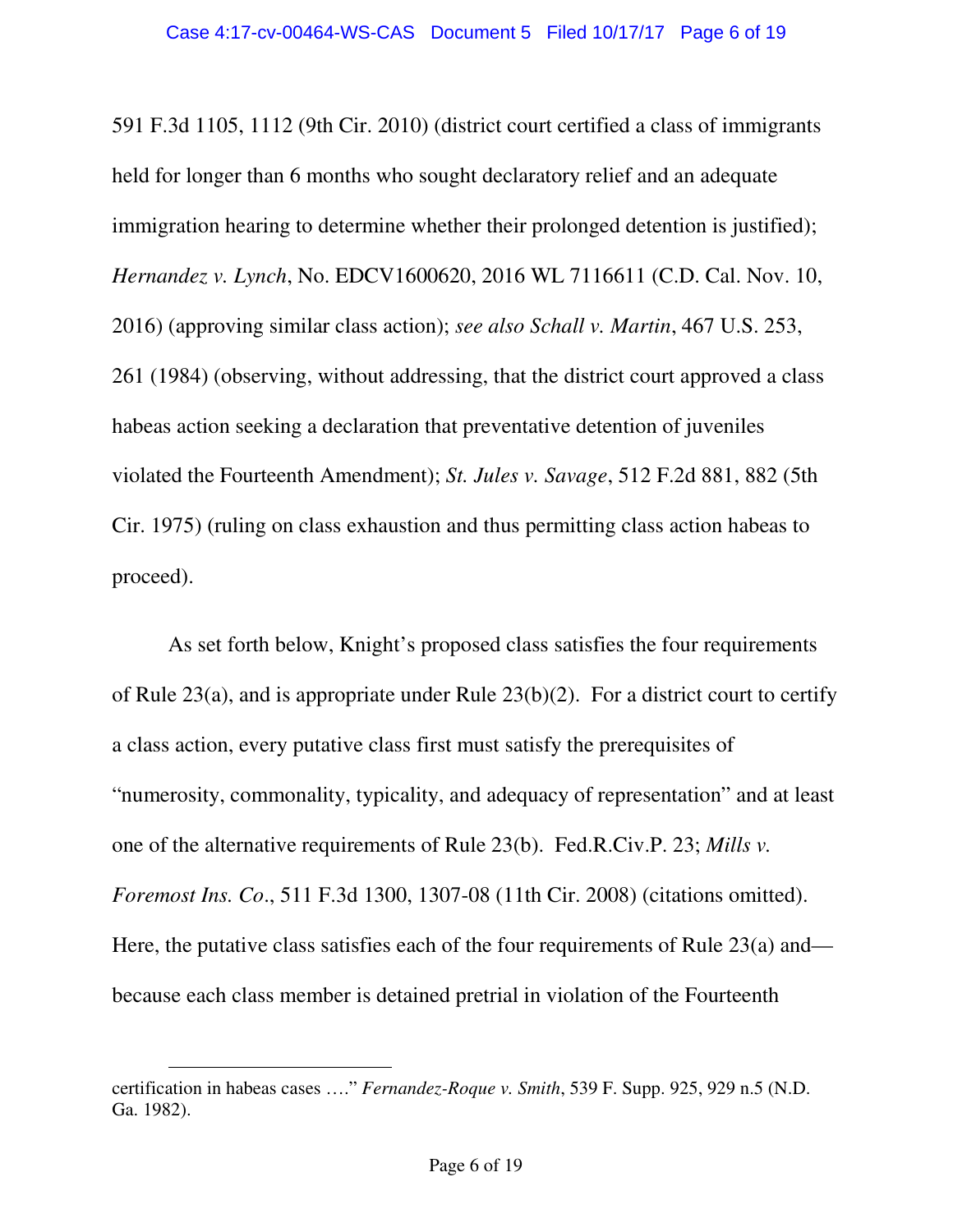Amendment for the same reason—it qualifies through Rule 23(b)(2) for class certification.

## **1. The requirements of Rule 23(a) are satisfied.**

For a class to be certified, the following four requirements must be satisfied: (1) the class is so numerous that joinder of all members is impracticable; (2) there are questions of law or fact common to the class; (3) the claims or defenses of the representative parties are typical of the claims or defenses of the class; and (4) the representative parties will fairly and adequately protect the interests of the class. Fed.R.Civ.P. 23(a). As Petitioner demonstrates below, all four requirements of Rule 23(a) are clearly met.

## **A. Numerosity – Rule 23(a)(1).**

Rule 23(a)(1) requires that the class be "so numerous that joinder of all members is impracticable." While there is no magic number of putative class members necessary to satisfy the numerosity standard, the Eleventh Circuit has indicated that more than forty members is generally enough to satisfy the rule. *See Cox v. Amer. Cast Iron Pipe Co.,* 784 F.2d 1546, 1553 (11th Cir. 1986).

The proposed class contains more than 40 members and is so numerous and so fluid that joinder of all members is impracticable and uneconomical. Several thousand persons are admitted to the Jail annually. Thomas Decl. (ECF 5-1), at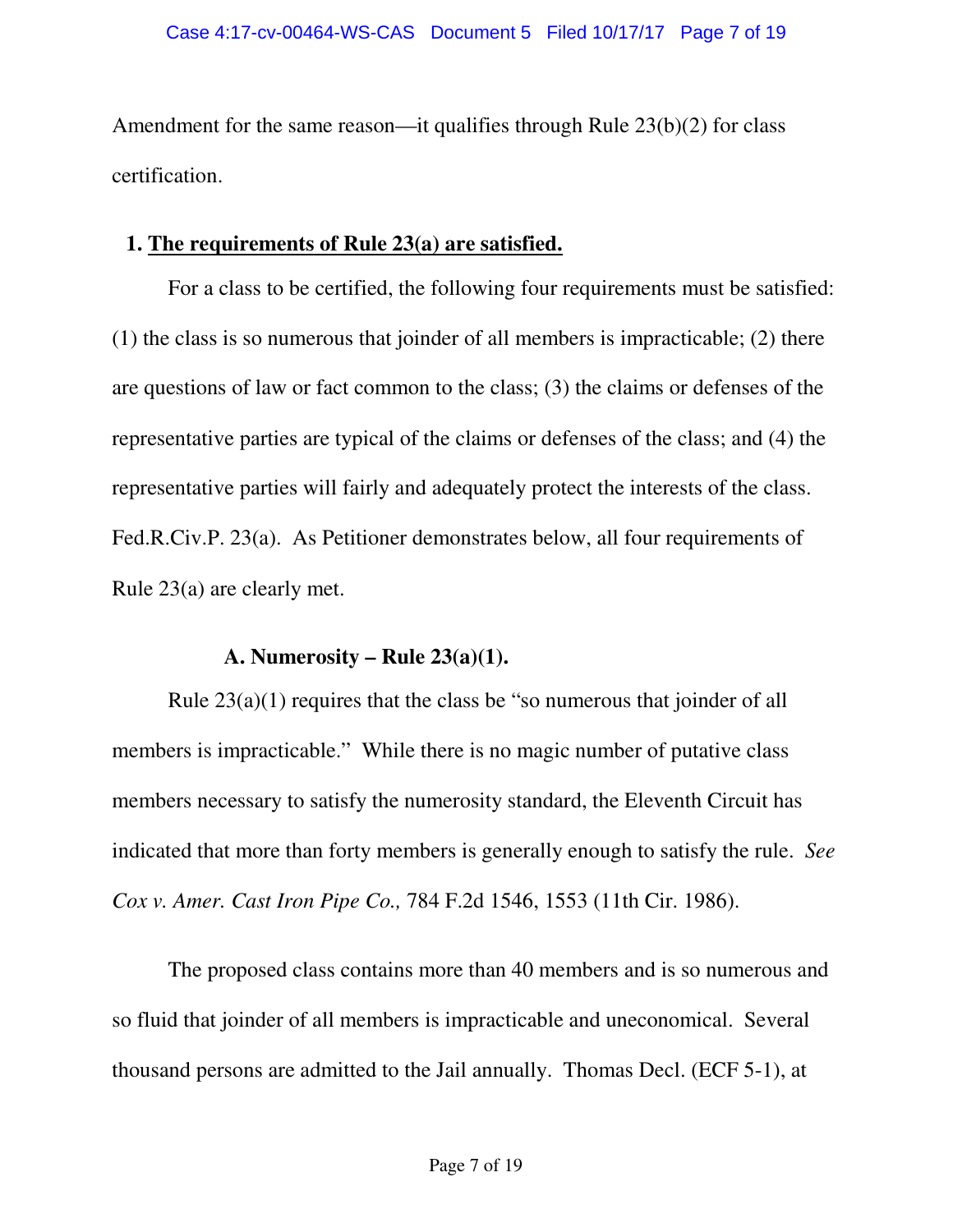$\mathcal{Z}(g)$ . The identity of inmates held pretrial on an unaffordable bail changes daily. *Id.* There are approximately 210-300 class members at any one time—Florida residents detained awaiting trial in the county jail for Leon County, Florida ("Jail"), who are eligible for pretrial release upon satisfaction of monetary bail, but they cannot afford it. *Id*., at 1, ¶ 2.

The numerosity requirement of Rule 23(a)(1) is therefore satisfied.

### **B. Commonality – Rule 23(a)(2).**

Rule  $23(a)(2)$  requires that "there [be] questions of law or fact common to the class." "Commonality requires the plaintiff to demonstrate that the class members have suffered the same injury" so that the resolution of the individual claim would also resolve other class members' claims "in one stroke." *Wal-Mart Stores, Inc. v. Dukes*, 564 U.S. 338, 349-50 (2011) (quotation omitted).

With few factual disputes, Knight's petition raises legal questions that will affect all or a significant number of the class members, *see Williams v. Mohawk Indus., Inc*., 568 F.3d 1350, 1355 (11th Cir. 2009): (1) Whether an unaffordable bail constitutes pretrial detention? (2) Whether a monetary bail that results in pretrial detention must be narrowly tailored to the government's compelling interests? (3) Whether a monetary bail that results in pretrial detention must have no less-restrictive alternative? (4) Whether the government bears the burden to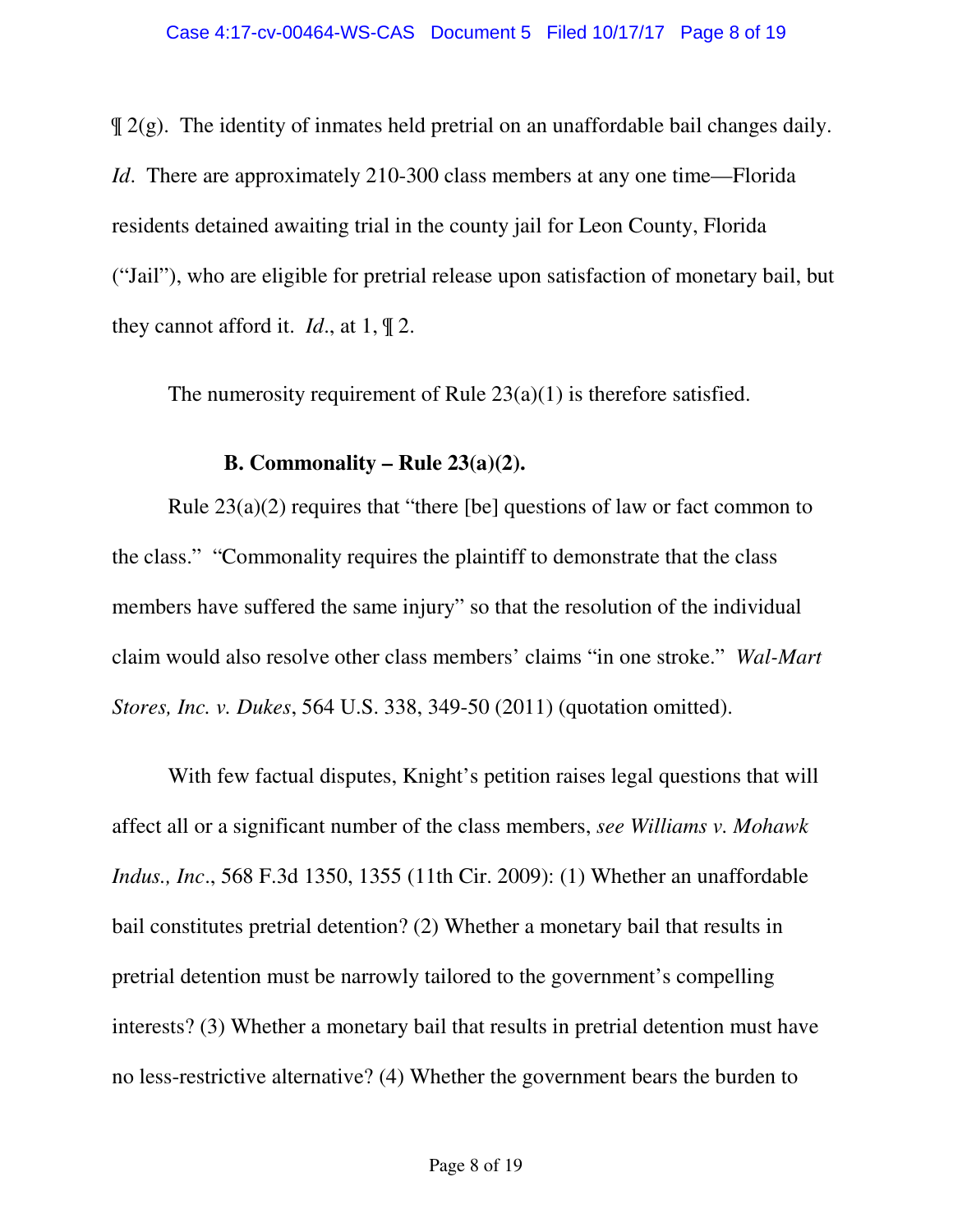#### Case 4:17-cv-00464-WS-CAS Document 5 Filed 10/17/17 Page 9 of 19

establish the need for a monetary bail that results in pretrial detention by clear and convincing evidence?

As pure questions of law, all of these issues are "susceptible to class-wide proof." *Cooper v. Southern Co.,* 390 F.3d 695, 714 (11th Cir. 2004) (quotations/citations omitted), *overruled on other grounds by Ash v. Tyson Foods, Inc.*, 546 U.S. 454 (2006). Importantly, a class proceeding will generate common answers to those questions. *See Wal-Mart Stores,* 564 U.S. at 349-50. A judgment declaring that unaffordable monetary bail constitutes pretrial detention and violates the U.S. Constitution where the government has failed to clearly establish pretrial detention is necessary and will benefit all class members.

In sum, this class action challenges the systemic course of conduct that has caused all class members to suffer the exact same constitutional injury. It presents several common questions of law and facts that are susceptible to classwide proof and to which a class proceeding will generate common answers. Accordingly, the commonality requirement of Rule 23(a)(2) is satisfied.

### **C. Typicality – Rule 23(a)(3).**

Fed. R. Civ. P. 23(a)(3) requires that "the claims or defenses of the representative parties [be] typical of the claims or defenses of the class." Although commonality and typicality overlap, *Prado-Steiman ex rel. Prado v. Bush*, 221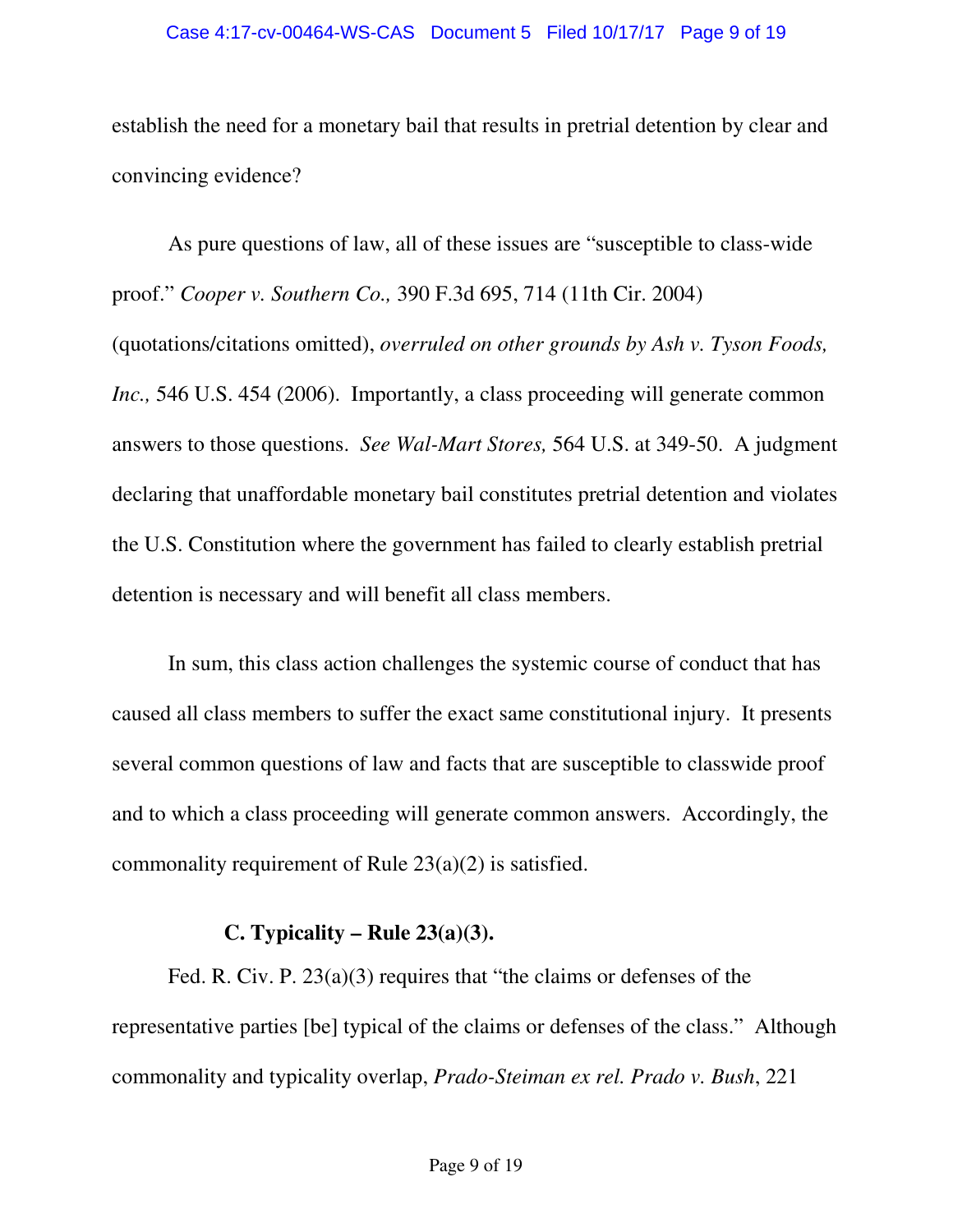F.3d 1266, 1278-79 (11th Cir. 2000), the focus of typicality is whether the class representative's interest is aligned enough with the proposed class members to stand in their shoes for purposes of the litigation. *Vega v. T-Mobile USA, Inc.,* 564 F.3d 1256, 1275 (11th Cir. 2009). *See also Busby v. JRHBW Realty, Inc.,* 513 F.3d 1314, 1322 (11th Cir. 2008) ("A class representative must possess the same interest and suffer the same injury as the class members in order to be typical under Rule  $23(a)(3)$ .") (citations omitted).

Here, Knight's claims, interests, and reasons for her detention in violation of the Fourteenth Amendment are identical to those of the putative class members. Her claims are therefore "reasonably co-extensive" with those of the absent class members, and they share the same "essential characteristics" as the claims of the class at large. *In re Checking Account Overdraft Litig.*, 275 F.R.D. 666, 674 (S.D. Fla. 2011); *Appleyard v. Wallace*, 754 F.2d 955, 958 (11th Cir. 1985) (citations omitted). Petitioner, therefore, satisfies the typicality requirement.

### **D. Adequacy of Representation – Rule 23(a)(4).**

The fourth element of the Rule 23(a) analysis requires that the "representative parties will fairly and adequately protect the interests of the class." Fed.R.Civ.P. 23(a)(4). This requirement "involves questions [1] of whether plaintiffs' counsel are qualified, experienced, and generally able to conduct the proposed litigation, and [2] of whether plaintiffs have interests antagonistic to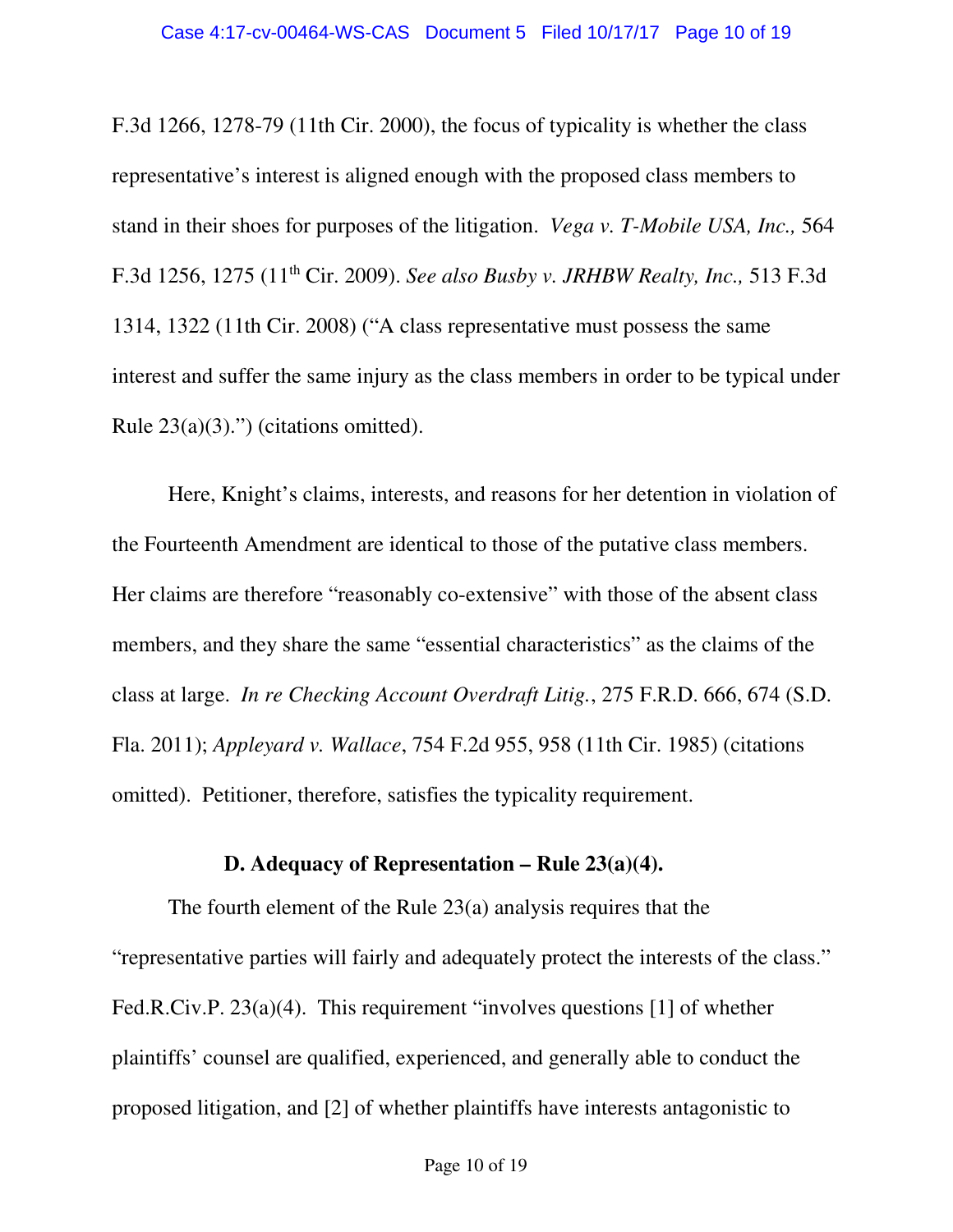those of the rest of the class." *Griffin v. Carlin,* 755 F.2d 1516, 1533 (11th Cir. 1985); *see also Valley Drug Co. v. Geneva Pharmaceuticals, Inc*., 350 F.3d 1181, 1189 (11th Cir. 2003). These criteria are satisfied here.

Regarding the first prong, Petitioner's counsel (ACLU of Florida) have extensive experience in class action cases involving federal civil rights claims and have the resources to fully litigate this lawsuit. The attorneys are currently and have previously litigated class actions for prisoners in federal courts. *See, e.g., CAIR Florida, Inc. v. Miami-Dade Co.*, No. 1:15cv23324 (S.D. Fla.) (challenging denial of Halal diets to Muslim inmates); *Carruthers v. Israel*, No. 76cv6086 (S.D. Fla.) (involving mental health, excessive force and religious freedom claims related to conditions of confinement against Broward County Jail); *Underwood v. Manfre*, No. 3:13-cv-192 MMH (M.D. Fla. Jan. 8, 2014) (challenging Flagler County Jail's postcard-only mail policy); *Hamilton v. Hall,* No. 3:10cv355 MCR, 2011 WL 2161139 (N.D. Fla. May 26, 2011) (challenging Santa Rosa County Jail's postcard-only mail policy). Counsel represented Knight in the underlying state court appeals and are very familiar with the claims and arguments presented in this case. *See* ECF 1-1, 1-2, and 1-3. They are qualified, experienced, and fully committed to this litigation.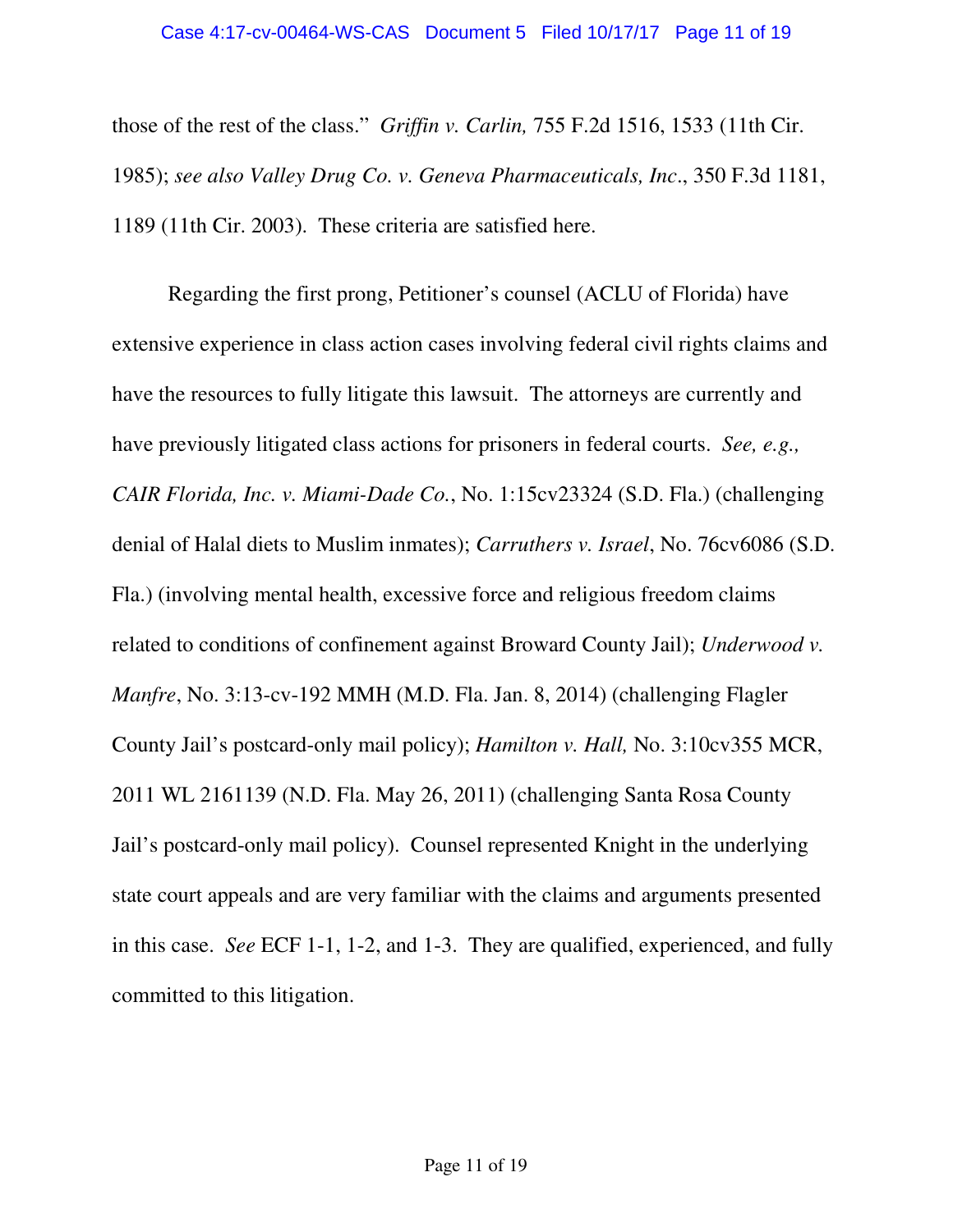The second prong merely requires that there be no major conflicts between the proposed class representatives and the class. *See Valley Drug Co.,* 350 F.3d at 1189 ("[T]he existence of minor conflicts alone will not defeat a party's claim to class certification: the conflict must be a 'fundamental' one going to the specific issues in controversy.") (citations omitted). That requirement is easily satisfied as the proposed class representative has no interest antagonistic to or in conflict with the interests of the class members. Knight and the proposed class share a common goal: an end to the unconstitutional use of an unaffordable bail to effect unnecessary pretrial detention without the required safeguards. Thus, there is no likelihood of conflicts or antagonistic interests developing between the class representative and the class.

Furthermore, Knight will retain the ability to represent the class even after her individual claims become moot. *Stein v. Buccaneers Ltd. P'ship*, 772 F.3d 698, 708 (11th Cir. 2014) (discussing *Genesis Healthcare Corp. v. Symczyk*, 569 U.S. 66 (2013)), *cited with approval, Edwards v. Cofield*, No. 3:17cv321, 2017 WL 3015176, at \*2 (M.D. Ala. July 14, 2017) (denying a motion to dismiss a class action challenging the constitutionality of pretrial detention on unaffordable bail even though the named plaintiff's claim was moot); *Walker v. City of Calhoun, Georgia*, No. 4:15cv170, 2016 WL 361580, at \*9 (N.D. Ga. Jan. 28, 2016)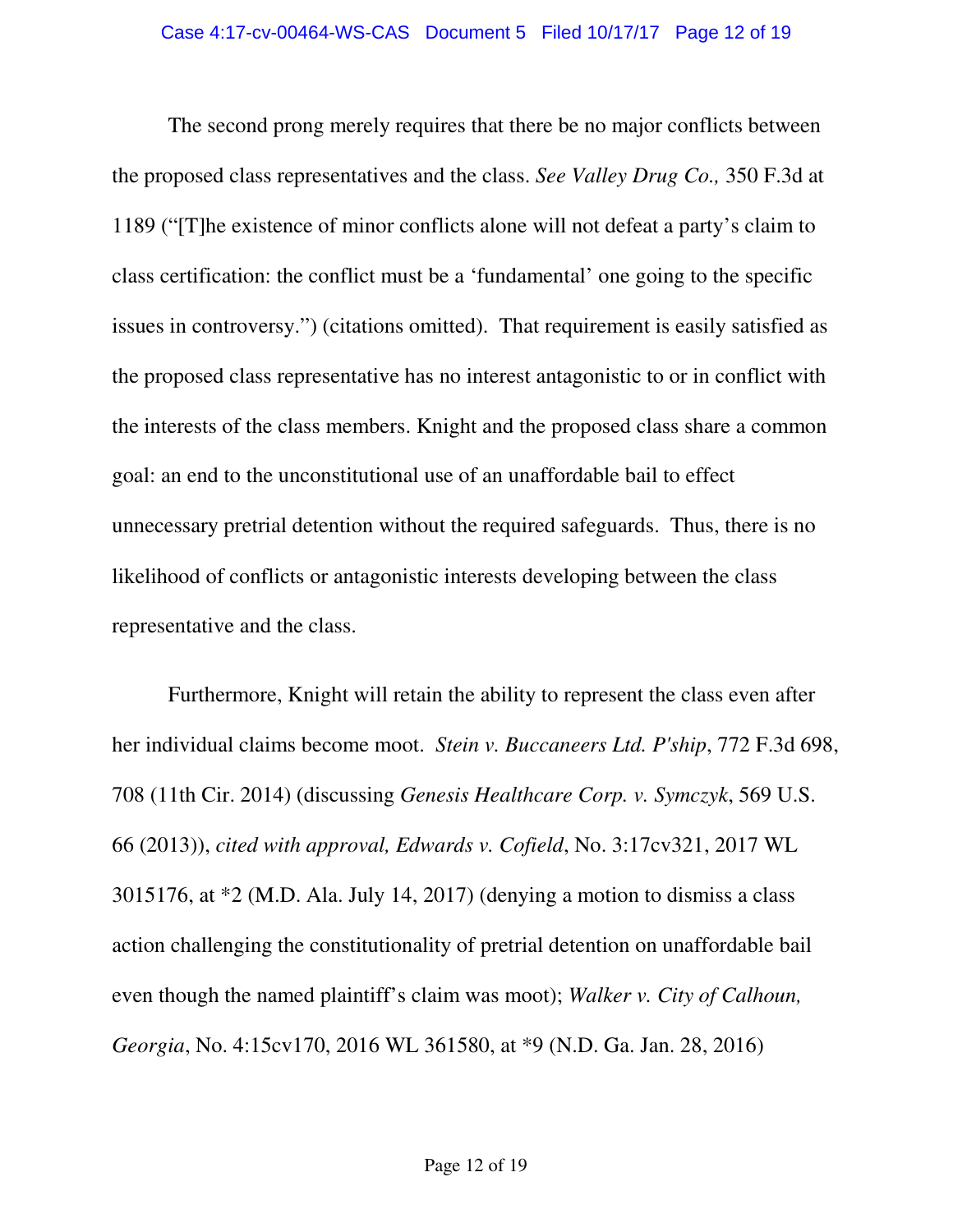(approving adequacy of class representative who was no longer in jail to challenge pretrial detention on unaffordable bail).

Knight and her counsel will adequately represent the class.

# **2. Class certification is appropriate pursuant to Fed. R. Civ. P. 23(b)(2).**

Certification is appropriate pursuant to Rule  $23(b)(2)$  when the party opposing the class has acted or refused to act on grounds that apply generally to the class, so that final injunctive relief or corresponding declaratory relief is appropriate respecting the class as a whole. Fed. R. Civ. P. 23(b)(2). This requirement must be fashioned for a habeas context. A habeas petition is brought against the custodian, not the person who necessarily *caused* the unconstitutional detention. *See Rumsfeld v. Padilla*, 542 U.S. 426, 434 (2004) (ruling although Padilla was apprehended by federal agents executing a material witness warrant, he must pursue habeas relief against his current detainer, the Commander Marr, even though Marr neither acted nor refused to act to otherwise cause his unconstitutional detention); *see also St. Jules v. Savage*, 512 F.2d 881, 882 (5th Cir. 1975) (permitting class action to proceed against the Texas Department of Corrections who merely detained the class members and was not the cause of the unconstitutional detention). Interpreting Rule 23(b)(2) in the habeas context, certification is appropriate when the class is detained for the same unconstitutional reason so that "a single injunction or declaratory judgment would provide relief to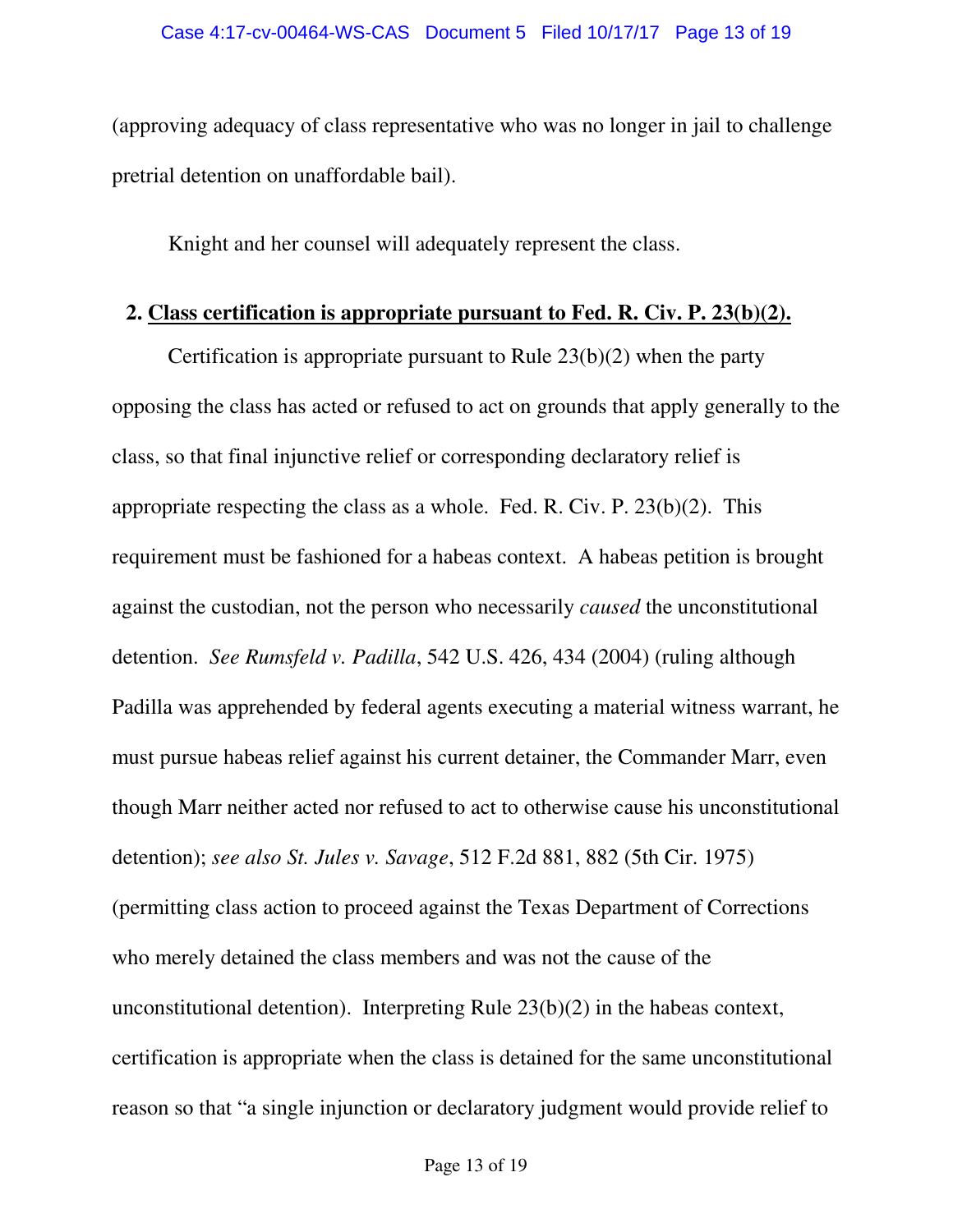each member of the class." *Wal-Mart Stores,* 564 U.S. at 360; *Heffner v. Blue Cross & Blue Shield of Alabama, Inc*., 443 F.3d 1330, 1345 (11th Cir. 2006) ("Certification under Rule  $23(b)(2)$  is proper when the relief sought necessarily affects all class members."). That is clearly the case here.

In certifying a class pursuant to Rule 23(b)(2), two basic requirements must be met: (1) the class members must have been harmed in essentially the same way; and (2) the common injury may properly be addressed by classwide injunctive or equitable remedies. *Holmes v. Continental Can Co.,* 706 F.2d 1144, 1155 (11th Cir. 1983) ("[T]he claims contemplated in a [Rule 23] (b)(2) action are *class* claims, claims resting on the same grounds and applying more or less equally to all members of the class.") (emphasis in original).

In this case, Knight challenges her pretrial detention through the imposition of an unaffordable bail as violative of the Fourteenth Amendment. Through a systemic practice and policy that persists in the state courts in Leon County, Florida, each other class member has been harmed in essentially the same way. In Leon County, the government rarely seeks pretrial detention by filing a pretrial detention motion or signals an intent to do so. Thomas Decl. (ECF 5-1), at ¶ 4. Instead, the government regularly requests an unaffordable monetary bail to accomplish pretrial detention. *Id*. The state court does not consider the accused's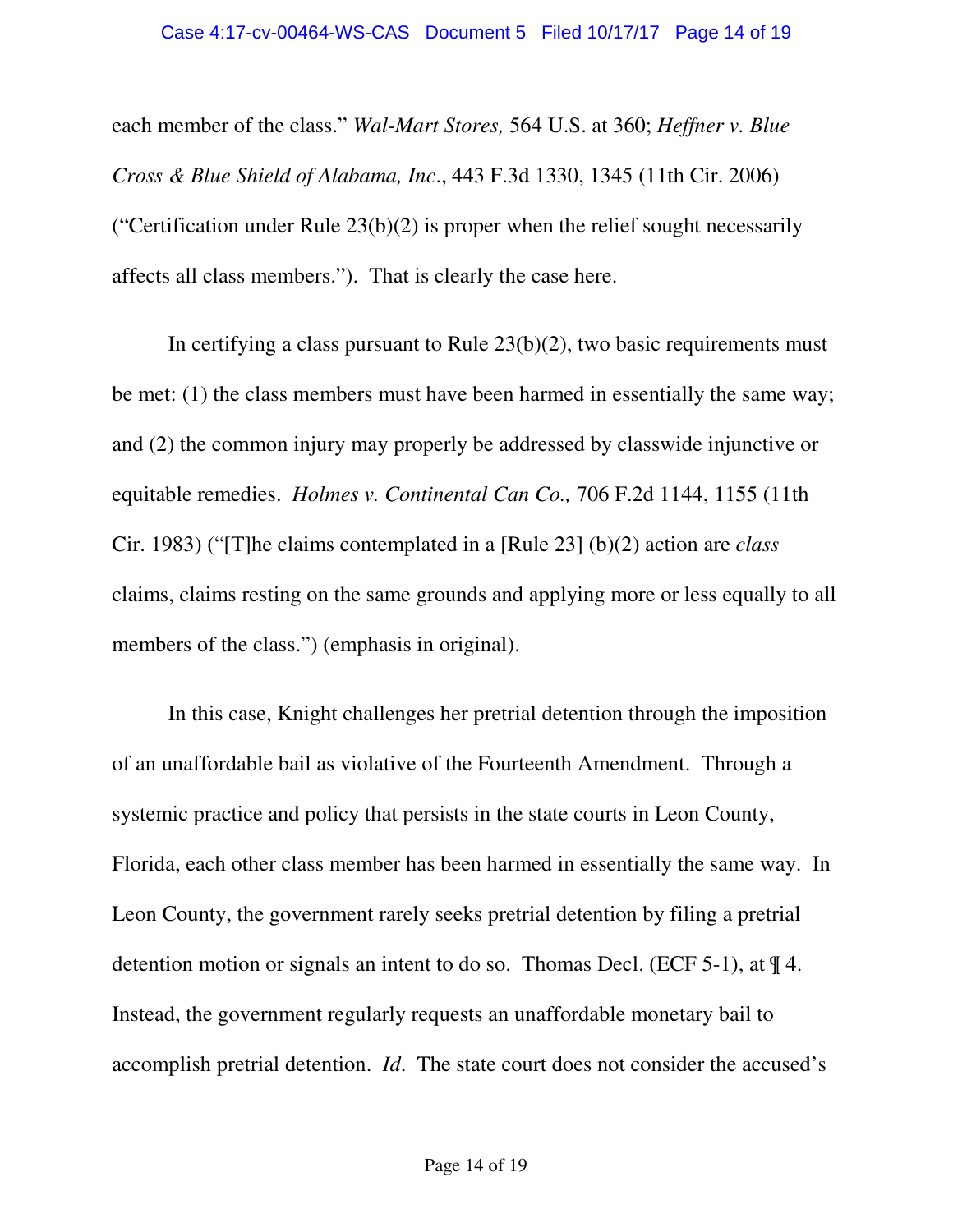financial resources to ensure the monetary bail is affordable. *Id*., at ¶ 5(d). Yet, often everyone knows the monetary bail is unaffordable because the criminal defendant was just found to be indigent and appointed an attorney at the state's expense.<sup>3</sup> *Id.*, at  $\mathbb{I}$  5(b). Indeed, in the vast majority of cases, when an accused remains jailed pretrial on a monetary bail, the inescapable conclusion is that she cannot afford it. *Id*., at ¶ 5(e). Because state court proceeds outside the pretrial detention statute and rule when setting monetary bail, it neither considers nor finds that (i) there is a need for pretrial detention or (ii) no less-restrictive alternatives to pretrial detention or additional conditions of pretrial release in conjunction with a reduced monetary bail would reasonably achieve the government's legitimate interests. *Id*., at ¶ 5(e). Furthermore, the state court does not find that the government established this need for pretrial detention by clear and convincing proof. *Id*. Appeals of unaffordable bail are rarely successful given the First District's practice and rulings that leave this decision in the trial court's hands. *Id*., at ¶5(f); *see also Mehaffie v. Rutherford*, 143 So. 3d 432, 434 (Fla. 1st DCA 2014).

 $\overline{a}$ 

<sup>&</sup>lt;sup>3</sup> Before a felony defendant may be appointed counsel at the state's expense, the defendant must provide financial information on a standard application to the clerk of court. *See* § 27.52(1), Fla. Stat.; Fla.R.Crim.P. 3.111; Fla.R.Crim.P. 3.984 (Florida's form *Application for Criminal Indigent Status* (rev. Oct. 29, 2015)). The applicant must "attest[] to the truthfulness of the information provided" under penalty of perjury.  $\S 27.52(1)(a)$ , Fla. Stat. The clerk should find a criminal defendant is indigent if his income is "equal to or below 200 percent of the thencurrent federal poverty guidelines" and his net assets are less than \$2,500 (excluding one vehicle whose value is no more than \$5,000). § 27.52(2), Fla. Stat. The Annual Update of the HHS Poverty Guidelines (Jan. 31, 2017), 82 FR 8831-03, reports the 100% of the poverty guidelines.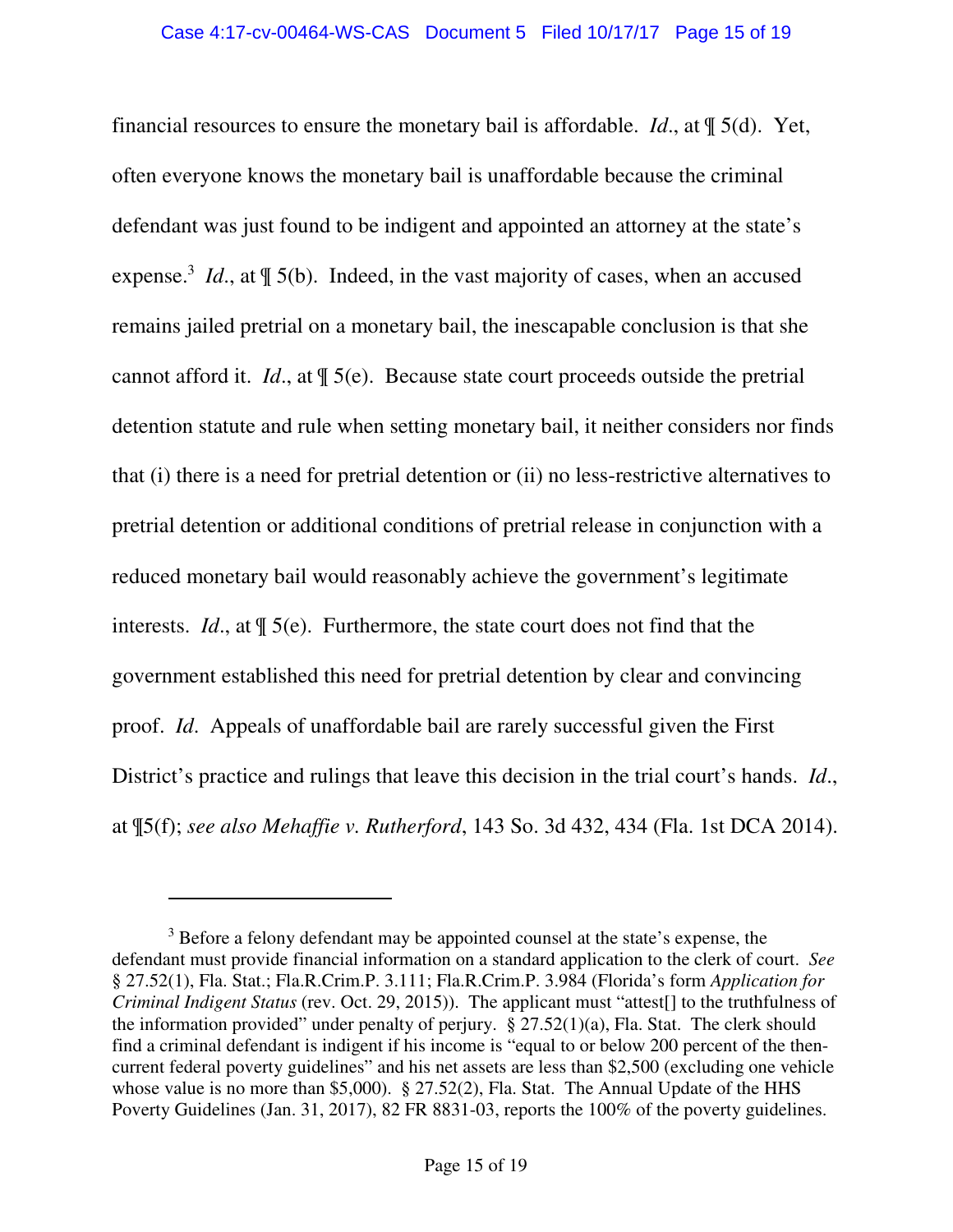And appeals are rarely effective because the First District's determination often arrives months after the arrest. Thomas Decl. (ECF 5-1), at ¶ 5(g); *Stack v. Boyle*, 342 U.S. 1, 4 (1951) ("Relief in this type of case must be speedy if it is to be effective."). Even if the class members' precise experiences with the policy may vary, "factual differences among the claims of the putative class members do not defeat certification." *Cooper,* 390 F.3d at 713 (quotations/citations omitted).

This common injury may properly be addressed through the sought narrow, classwide relief that largely leaves to the state the mechanics of constitutionally determining bail. First, she seeks a declaration of the state court's obligations under the Fourteenth Amendment when imposing an unaffordable bail. Verified Pet. (ECF 1), ¶ B. Second, she requests this Court first give the government an opportunity to correct the unconstitutional detention, *id.* at  $\P C(2)$ , when a class member represents that the monetary bail is unaffordable and requests a reduction, *id*. at  $\oint_C C(2)(a)-(b)$ . She requests that the state court first determine whether the monetary bail is unaffordable and if the government has shown by clear and convincing evidence a need for it. *Id.*, at  $\P C(2)(i)$ -(iii). Only when the government continues to detain the accused on an unaffordable bail without complying with the strictures of the Fourteenth Amendment would this Court be asked to order the release of an inmate. This classwide relief would address the classwide injury.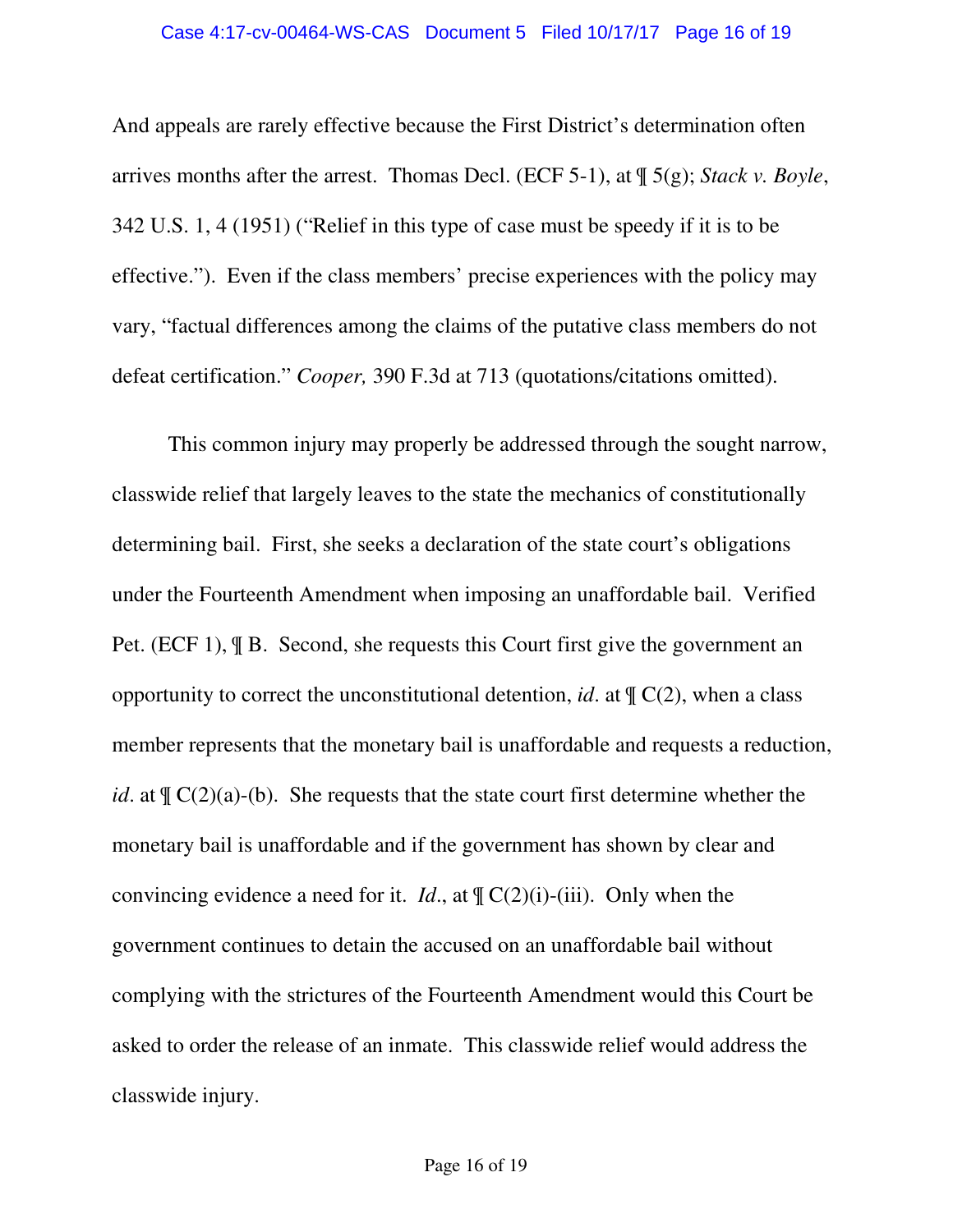In sum, this challenge and relief of the unconstitutional detention is particularly appropriate for certification under Rule 23(b)(2).

## **3. The Court should appoint the undersigned as class counsel.**

Rule  $23(g)(1)$  provides that "unless a statute provides otherwise, a court that certifies a class must appoint class counsel." Rule  $23(g)(1)(A)$  outlines the factors relevant to the appointment of class counsel: (i) the work counsel has done in identifying or investigating potential claims in the action; (ii) counsel's experience in handling class actions, other complex litigation, and the types of claims asserted in the action; (iii) counsel's knowledge of the applicable law; and (iv) the resources that counsel will commit to representing the class.

All of these factors weigh in favor of appointing the undersigned as class counsel. The ACLU represented Knight before the Florida appellate courts where she filed her habeas petitions. The ACLU has already done substantial work investigating the facts and identifying the claims for the class. The undersigned counsel has previously represented in federal court classes of jail inmates. *See Adequacy of Representation* §1(D)*, supra.* In addition, undersigned counsel has sufficient resources that they will commit to representing the class.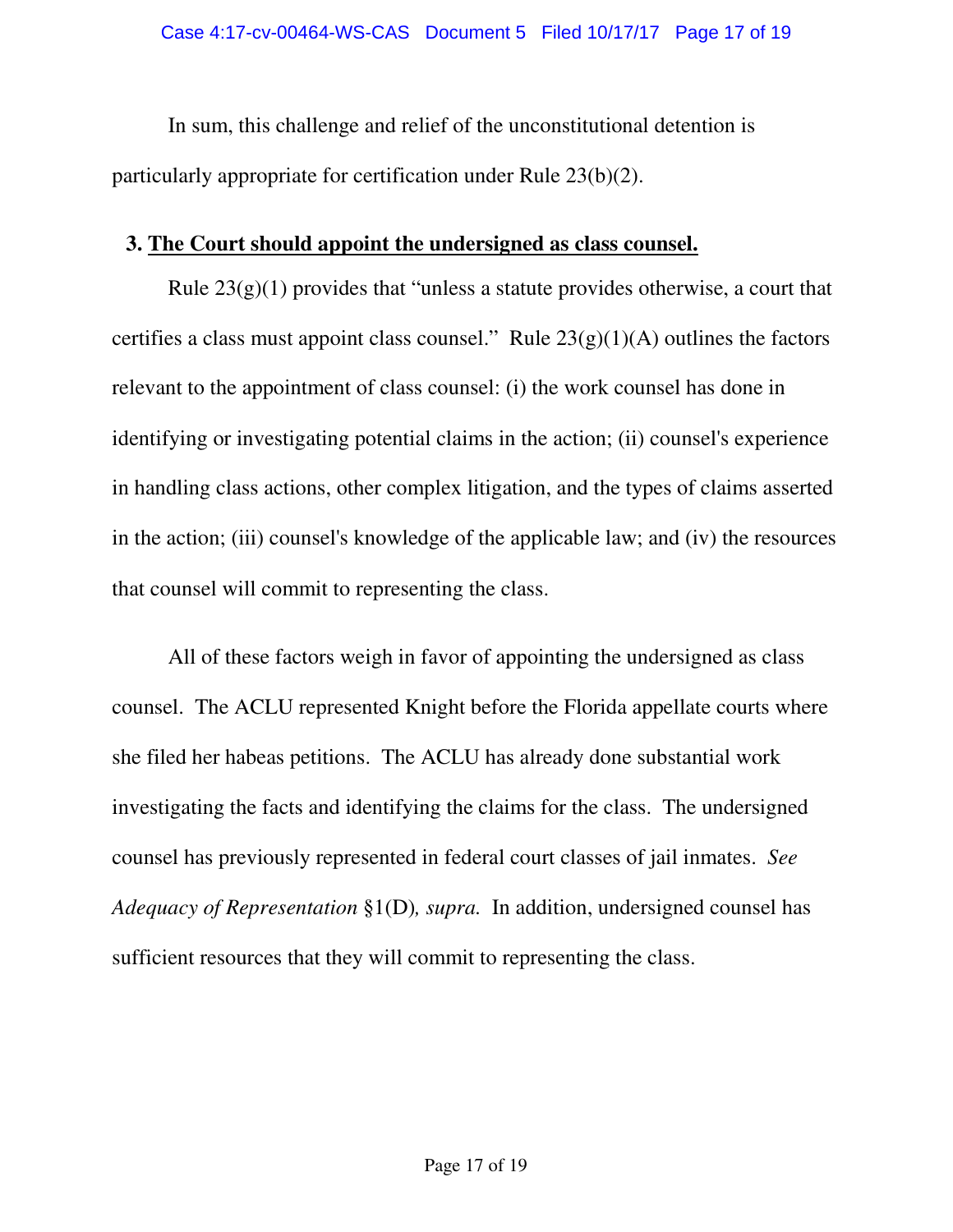#### **4. The class claims are exhausted.**

In light of Knight's exhaustion of her individual claims, other class members have vicariously exhausted their claims. *St. Jules v. Savage*, 512 F.2d 881, 882 (5th Cir. 1975) (holding where a state court "rejected, without opinion" the "single constitutional challenge" of an individual, the class claims were also exhausted because "individual consideration of each petition would serve no useful purpose"); *see also Chandler v. Crosby*, 379 F.3d 1278, 1287 (11th Cir. 2004) (ruling the exhaustion by one class member satisfies the PLRA's exhaustion requirement for the certified class); *U.S. ex rel. Sero v. Preiser,* 506 F.2d 1115, 1130 (2d Cir.1974) (finding that a class of prisoners seeking habeas corpus relief pursuant to 28 U.S.C. § 2254 satisfied the exhaustion requirement through vicarious exhaustion).

#### **CONCLUSION**

The government has systemically detained pretrial Leon Jail inmates through the imposition of an unaffordable bail with neither the "degree of confidence" required to deprive a person of liberty nor consideration of less-restrictive alternative measures to achieve the government's legitimate interests. For this Court to remediate the unconstitutional practice, it should certify a class. Her individual claim will not survive long enough for the federal courts to resolve this dispute.